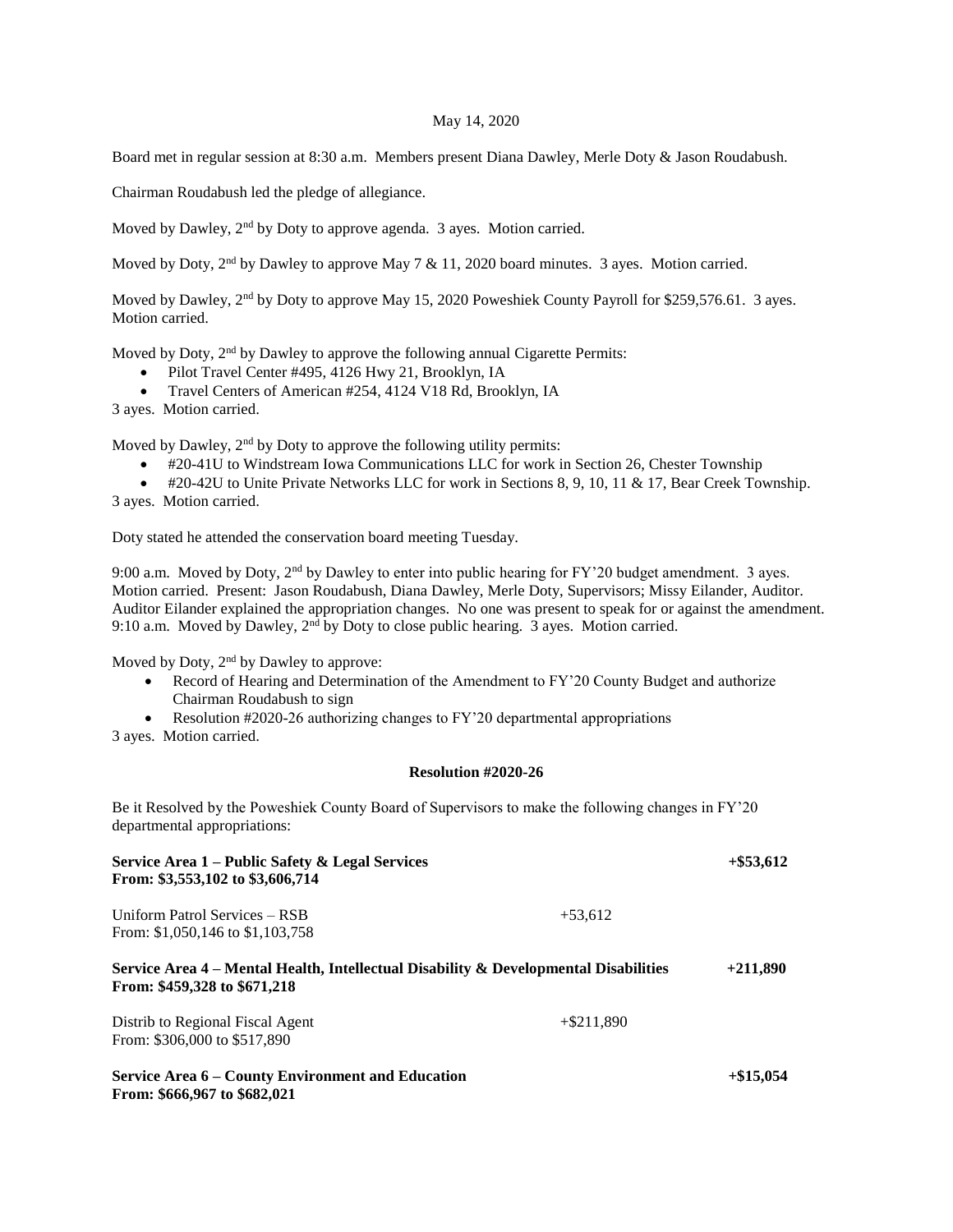$Libraries$   $+$ \$15,054 From: \$50,802 to \$65,856

# **Service Area 8 – Governmental Services to Residents +\$1,000 From: \$750,023 to \$751,023**

Township Officials  $+\$1,000$ From: \$6,500 to \$7,500

Passed this  $14<sup>th</sup>$  day of May 2020.

# POWESHIEK COUNTY BOARD OF SUPERVISORS

Jason Roudabush, Chairman

Merle Doty, Vice-Chairman

Diana Dawley, Member

Attest: Melissa Eilander, Auditor

Moved by Dawley, 2nd by Doty to approve the following claims:

| <b>General Basic</b>               |            |           |
|------------------------------------|------------|-----------|
| <b>Advanced Correctional</b>       | Svc        | 3,745.45  |
| All American Pest Control          | Svc        | 76.00     |
| Andrews, Amy                       | Reimb      | 41.25     |
| At&T Mobility                      | <b>Svc</b> | 165.78    |
| <b>AUCA</b>                        | <b>Svc</b> | 240.15    |
| <b>Audas Sanitation</b>            | Svc        | 97.00     |
| Aureon Technologies                | Svc        | 938.01    |
| <b>Bailey Office Outfitters</b>    | Goods      | 59.00     |
| Bushong Construction Co, Inc.      | Svc        | 2,383.00  |
| <b>Central Square Technologies</b> | Svc        | 20,183.12 |
| <b>Cott Systems</b>                | <b>Svc</b> | 150.00    |
| Cranston, James C                  | Goods      | 90.84     |
| Des Moines Register                | <b>Svc</b> | 1,340.92  |
| Ecolab                             | <b>Svc</b> | 164.95    |
| Eichenberger, Matt                 | Svc        | 70.25     |
| <b>Front Street Manufacturing</b>  | Goods      | 20.92     |
| Grinnell City Of                   | Svc        | 8,844.07  |
| Grinnell Herald Register           | Svc        | 1,307.23  |
| Grinnell Regional Home Care        | Svc        | 16,884.61 |
| Grinnell Regional Medical Ctr      | <b>Svc</b> | 488.00    |
| Hoffstetter, Tanner                | Svc        | 208.35    |
| Hometown Hardware                  | Goods      | 803.65    |
| Hy-Vee Store Inc                   | Goods      | 2,919.00  |
| Iowa City VA Volunteer Svcs        | Svc        | 218.00    |
| <b>Iowa County Attorneys Assn</b>  | Svc        | 563.00    |
| <b>Iowa Law Enforcement</b>        | <b>Svc</b> | 1,125.00  |
| Academy                            |            |           |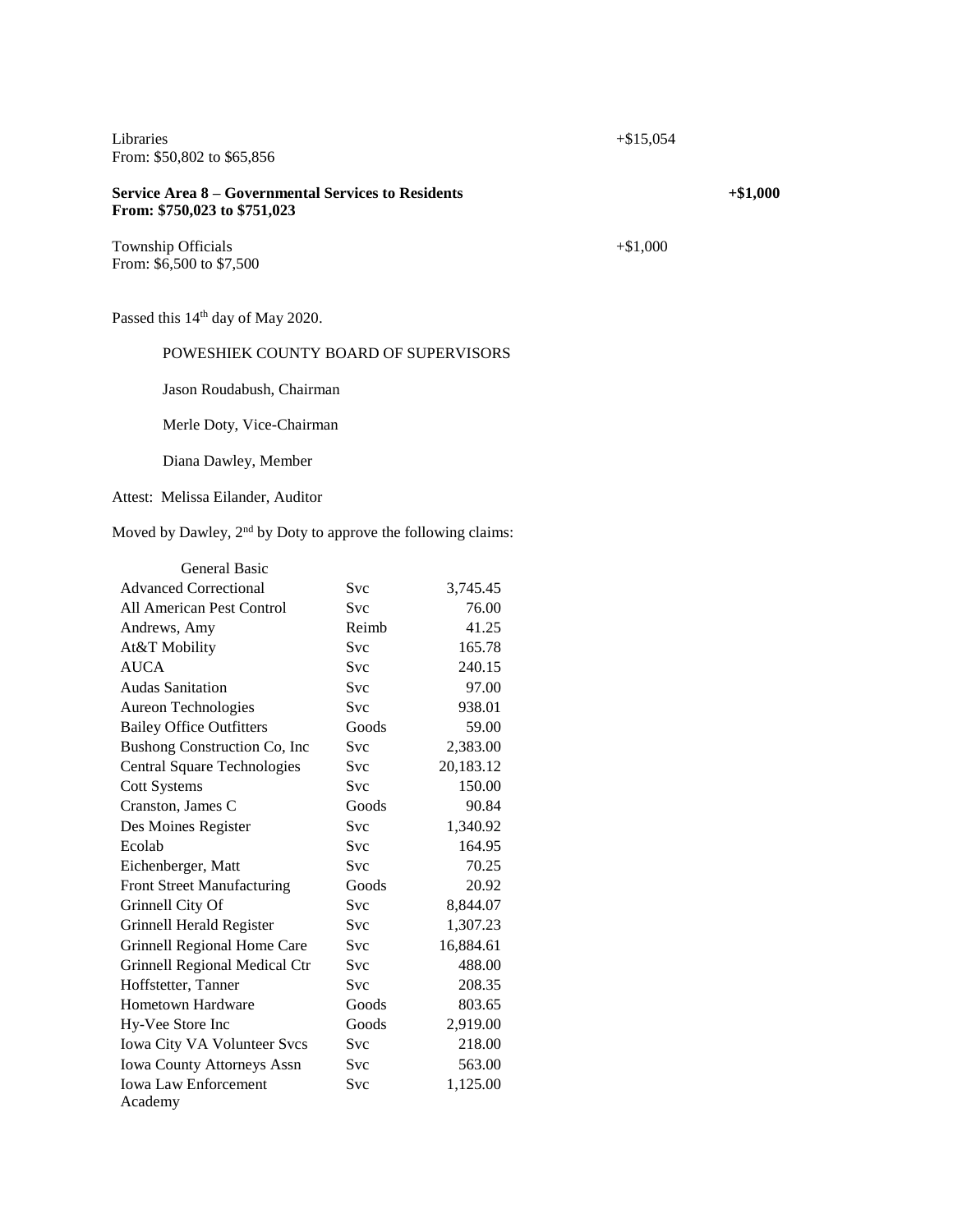| <b>Iowa Radiology</b>             | Svc        | 55.00      |
|-----------------------------------|------------|------------|
| Iowa's County Conservation Sys    | Svc        | 1,500.00   |
| Jasper County Sheriff             | <b>Svc</b> | 99.70      |
| Jensen Heating & AC Inc           | Svc        | 123.00     |
| Klaver, Bart                      | Reimb      | 85.92      |
| Lamb, Mary                        | Svc        | 205.00     |
| Linn County Auditor               | Svc        | 428.26     |
| Mahaska Communication Group       | <b>Svc</b> | 123.15     |
| Marion County Sheriff             | Svc        | 77.40      |
| <b>Martin Marietta Materials</b>  | Goods      | 224.83     |
| Matt Parrott/Storey Kenworthy     | Goods      | 161.23     |
| Mid American Energy               | Svc        | 2,170.36   |
| <b>Monte Motor Parts</b>          | Goods      | 7.99       |
| Montezuma Municipal Utilities     | Svc        | 1,667.36   |
| Montezuma State Bank              | Svc        | 32.30      |
| Ness Woodworking                  | Goods      | 271.65     |
| New Century F.S. Inc              | Goods      | 128.60     |
| Oskaloosa Glass & Millwork Inc    | Goods      | 96.00      |
| <b>Pitney Bowes</b>               | Svc        | 641.58     |
| Polk County Sheriff               | Svc        | 57.60      |
| Pow Co Employee Health Plan       | Svc        | 480.28     |
| Tr                                |            |            |
| Poweshiek County Sheriff          | Svc        | 210.32     |
| <b>Poweshiek Transfer Station</b> | Svc        | 24.26      |
| Premier Office Equip              | Svc        | 64.10      |
| <b>Quill Corporation</b>          | Goods      | 9.69       |
| Region Six Planning               | Svc        | 2,656.35   |
| Commission                        |            |            |
| Robison, Kaylene                  | Goods      | 44.49      |
| Schumacher Elevator Co            | Svc        | 276.20     |
| Secretary Of State                | <b>Svc</b> | 30.00      |
| Sieren, Susan J                   | Svc        | 414.00     |
| <b>Smith Funeral Home</b>         | Svc        | 5,145.00   |
| <b>Strat Exe Inc</b>              | Svc        | 80.00      |
| <b>Summit Companies</b>           | Svc        | 295.00     |
| True Value                        | Goods      | 195.33     |
| <b>United States Cellular</b>     | Svc        | 1,285.26   |
| <b>US Bank Equipment Finance</b>  | <b>Svc</b> | 1,320.52   |
| Vavroch, Mark                     | Reimb      | 27.00      |
| Verizon                           | <b>Svc</b> | 80.02      |
| West Payment Center               | Svc        | 647.40     |
| <b>Wheeler Construction</b>       | Svc        | 4,585.05   |
| White, Misty                      | Svc        | 1,004.60   |
| Windstream                        | Svc        | 761.59     |
| <b>Windstream Communications</b>  | <b>Svc</b> | 600.00     |
| Inc                               |            |            |
|                                   |            |            |
| <b>MH/DD</b>                      |            |            |
| Poweshiek County Auditor          | Svc        | 600.00     |
| Poweshiek County Chronicle        | Svc        | 29.99      |
| <b>Story County Auditor</b>       | Svc        | 517,880.79 |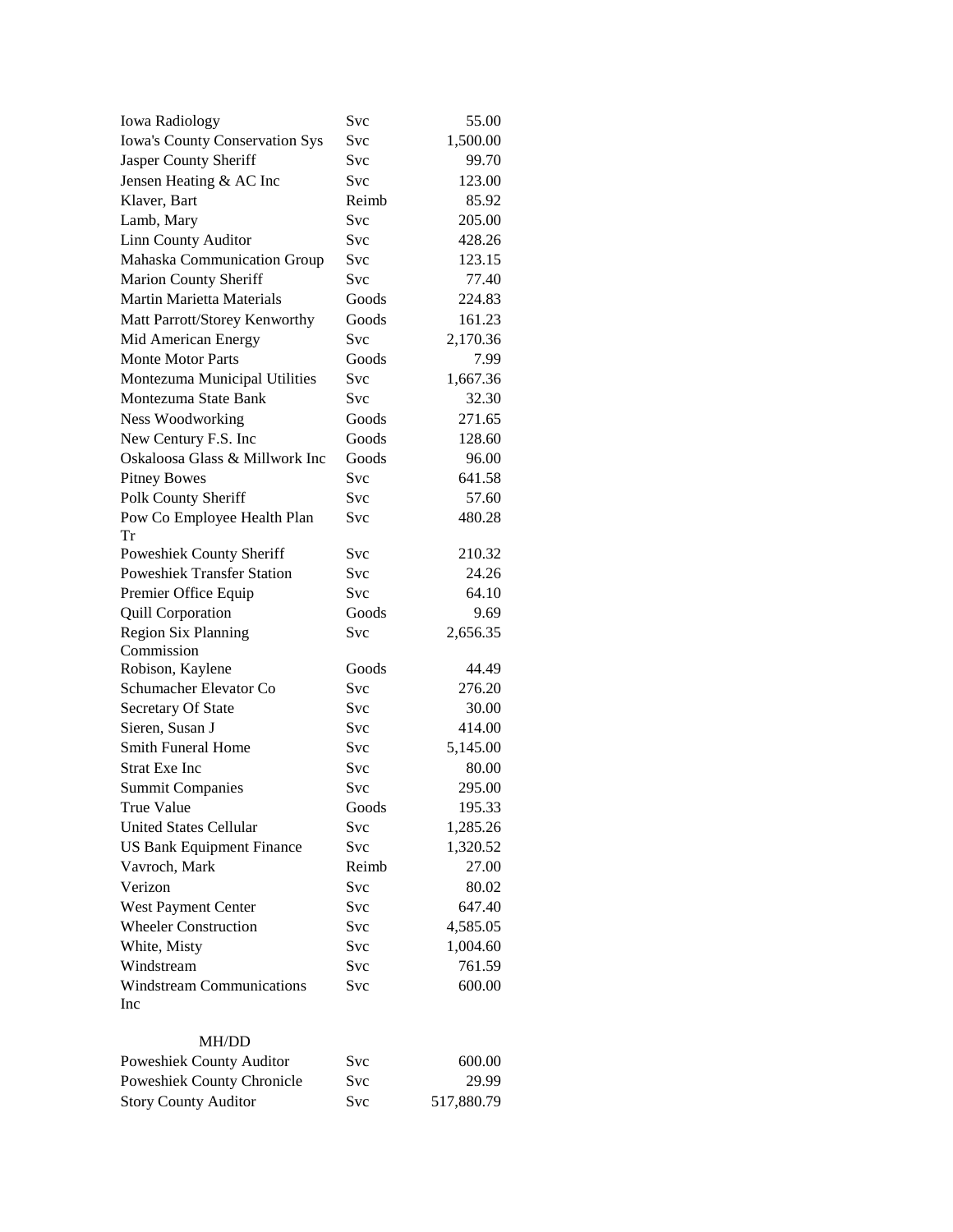| <b>Rural Services Basic</b>     |            |           |
|---------------------------------|------------|-----------|
| Galls Inc                       | Goods      | 277.94    |
| Hometown Hardware               | Goods      | 6.99      |
| <b>Image Autoworks LLC</b>      | Svc        | 875.00    |
| <b>Iowa DNR Water Supply</b>    | Svc        | 300.00    |
| Kenny Thorpe Trust              | Svc        | 1,300.00  |
| Linder Tire Service, Inc.       | <b>Svc</b> | 68.31     |
| <b>Manatts</b> Inc              | Svc        | 42.80     |
| Menninga, David D               | Goods      | 24.89     |
| New Century F.S. Inc            | Goods      | 2,226.44  |
| <b>Oreilly Auto Parts</b>       | Goods      | 43.68     |
| <b>Quill Corporation</b>        | Goods      | 28.98     |
| Taylor Auto Body, Inc           | <b>Svc</b> | 30.00     |
| The Depot Express               | Goods      | 593.26    |
| Vannoy Chevrolet Co             | Svc        | 269.48    |
| Windstream                      | <b>Svc</b> | 50.00     |
|                                 |            |           |
| Secondary Road                  |            |           |
| Airgas Usa LLC                  | Svc        | 1,257.25  |
| Alex-Teck                       | <b>Svc</b> | 1,052.00  |
| <b>Alliant Energy/IPL</b>       | <b>Svc</b> | 334.01    |
| Altorfer Machinery Co           | Goods      | 1,105.00  |
| American Legion Blakley Steven  | Svc        | 335.00    |
| Arnold Motor Supply Inc         | Goods      | 163.75    |
| <b>AUCA</b>                     | <b>Svc</b> | 642.96    |
| <b>Audas Sanitation</b>         | <b>Svc</b> | 178.13    |
| <b>B3</b> Computers             | Goods      | 49.95     |
| <b>Bauer Built</b>              | Goods      | 7,180.80  |
| Block, Marty                    | <b>Svc</b> | 150.00    |
| <b>Brooklyn Building Center</b> | Goods      | 36.58     |
| <b>Brooklyn Mun Utilities</b>   | Svc        | 597.08    |
| <b>Brooklyn Mut</b>             | Svc        | 27.77     |
| Telecommunication               |            |           |
| Calhoun-Burns & Assoc Inc       | Svc        | 11,423.30 |
| Deep River City Of              | Svc        | 54.36     |
| Denco Corp                      | Svc        | 49,302.09 |
| <b>DLT</b> Solutions LLC        | Goods      | 3,390.54  |
| Douds Stone LLC                 | Goods      | 3,941.36  |
| <b>Fastenal Company</b>         | Goods      | 571.97    |
| <b>Gatr Truck Center</b>        | Goods      | 711.77    |
| Grimes Asphalt & Paving Corp    | Goods      | 678.90    |
| Grinnell City Of                | Svc        | 49.33     |
| <b>Grinnell Implement Store</b> | Goods      | 77.00     |
| Hoffstetter, Tanner             | Svc        | 783.79    |
| Hometown Hardware               | Goods      | 19.98     |
| Huffaker Garage Doors Llc       | Svc        | 7,155.00  |
| Illowa Culvert & Supply         | Goods      | 7,345.00  |
| Independent Salt Co             | Goods      | 15,019.66 |
| John Deere Financial            | Goods      | 206.39    |
| Malcom Lumber                   | Goods      | 22.40     |
|                                 |            |           |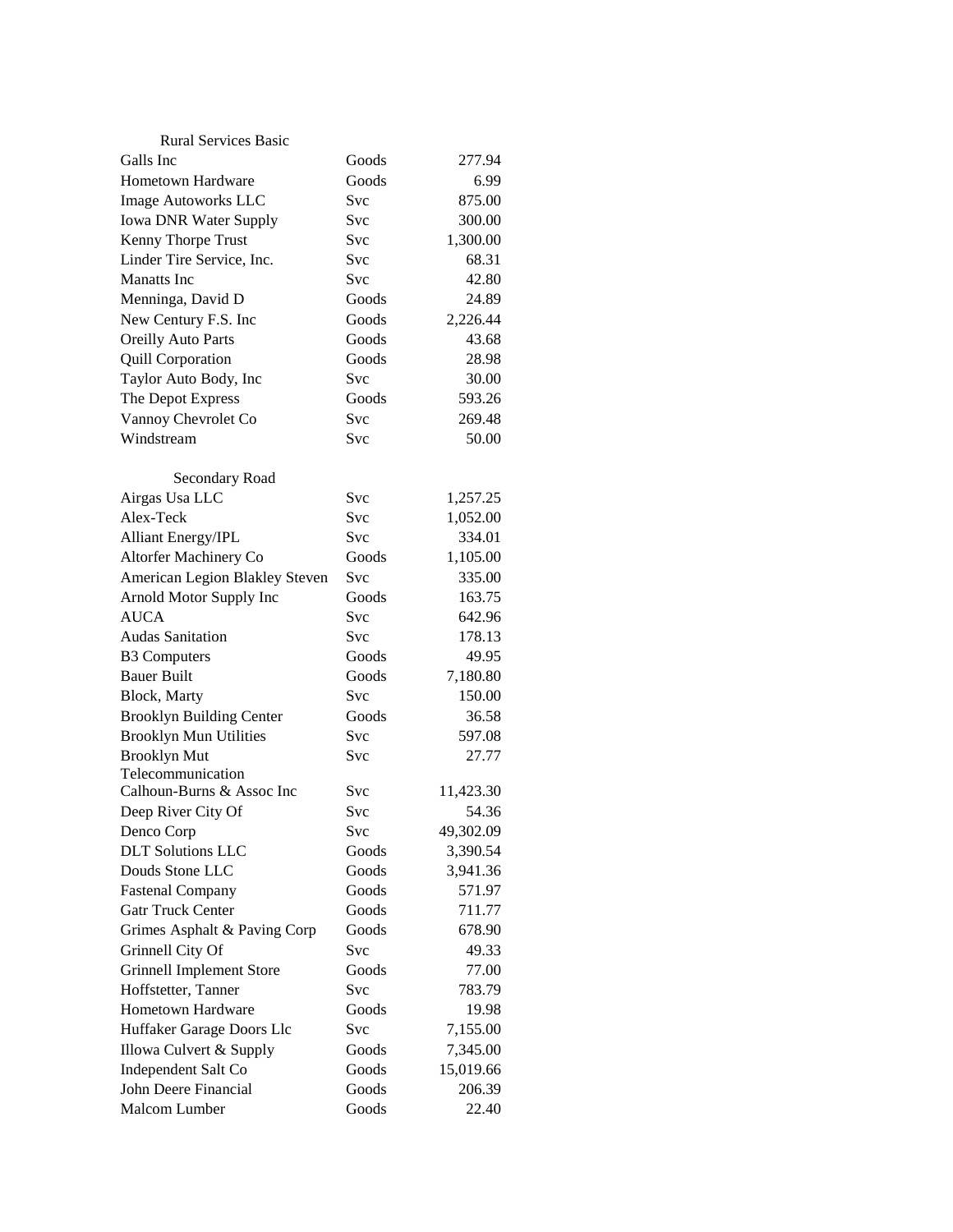| <b>Manatts</b> Inc                 | Svc/Goods  | 751.82     |
|------------------------------------|------------|------------|
| Martin Equipment Of IL, Inc.       | Goods      | 3,530.32   |
| <b>Martin Marietta Materials</b>   | Goods      | 137,132.36 |
| <b>Master Burn</b>                 | Goods      | 384.63     |
| <b>MCI</b>                         | <b>Svc</b> | 36.35      |
| <b>Metal Culverts Inc</b>          | Goods      | 18,730.80  |
| Mid American Energy                | <b>Svc</b> | 185.09     |
| Mms Consultants, Inc               | Svc        | 4,882.62   |
| <b>Monte Motor Parts</b>           | Goods      | 517.59     |
| Montezuma Municipal Utilities      | Svc        | 783.64     |
| Montezuma Municipal Water          | Svc        | 26.25      |
| Morrison Enterprises Inc           | Goods/Svc  | 21.00      |
| Mpe Equipment Services Inc         | Goods      | 223.65     |
| Mutual Wheel Co                    | Goods      | 770.71     |
| Napa Auto Parts                    | Goods      | 42.93      |
| Oden Enterprises Inc               | Goods      | 21,377.40  |
| Ohalloran International Inc        | Goods      | 779.30     |
| <b>Oreilly Auto Parts</b>          | Goods      | 11.18      |
| Pow Co Employee Health Plan<br>Tr  | Svc        | 1,440.84   |
| <b>Poweshiek Transfer Station</b>  | Svc        | 10.00      |
| <b>Poweshiek Water Assn</b>        | Svc        | 111.00     |
| <b>Quill Corporation</b>           | Goods      | 155.76     |
| <b>Sadler Power Train</b>          | Goods      | 1,392.70   |
| Taylor Auto Body, Inc              | Svc        | 35.00      |
| Tifco Industries, Inc.             | Goods      | 779.40     |
| <b>TiIPRural Electric Coop</b>     | Svc        | 174.00     |
| <b>True Value</b>                  | Goods      | 45.11      |
| Verizon                            | Svc        | 1,217.30   |
| Victor Lumber Co                   | Goods      | 266.70     |
| Victor Oil, Inc.                   | Svc        | 9,487.42   |
| Wex Bank                           | Goods      | 1,139.71   |
| Windstream                         | Svc        | 414.92     |
| Ziegler Inc                        | Goods      | 4,743.46   |
| Sheriff Commissary                 |            |            |
| <b>Bob Barker Co Inc</b>           | Goods      | 79.45      |
| Reliance Telephone Inc             | <b>Svc</b> | 520.00     |
| <b>Swanson Services Corp</b>       | Goods      | 41.91      |
| <b>Emergency Management Agency</b> |            |            |
| Lacaeyse Trailer Sales             | Goods      | 3,810.00   |
| Mid American Energy                | Svc        | 88.47      |
| The Depot Express                  | Goods      | 67.77      |
| <b>US Bank Equipment Finance</b>   | <b>Svc</b> | 30.00      |
| Verizon                            | Svc        | 40.03      |
| Windstream                         | Svc        | 119.46     |
| E-911                              |            |            |
| <b>Alliant Energy/IPL</b>          | Svc        | 23.87      |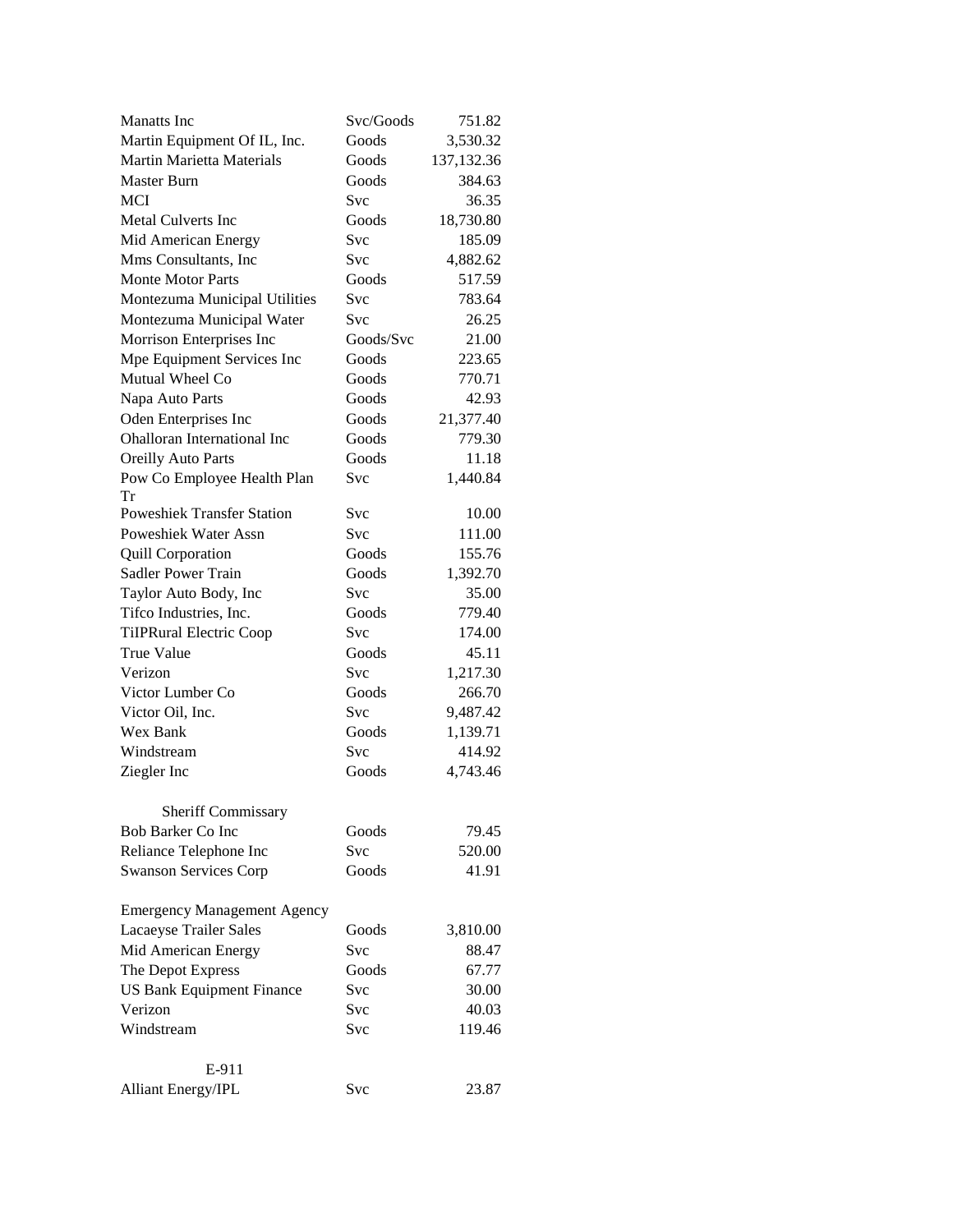| <b>Brooklyn Mut</b>               | Svc   | 229.20   |
|-----------------------------------|-------|----------|
| Telecommunication                 |       |          |
| Central Square Technologies       | Svc   | 5,052.66 |
| Century Link                      | Svc   | 603.55   |
| Cooperative Telephone Co          | Svc   | 309.48   |
| Disney-Bruggeman, Dawn            | Svc   | 2,418.90 |
| Matt Parrott/Storey Kenworthy     | Goods | 186.80   |
| Searsboro Telephone Co            | Svc   | 2,207.30 |
| Sign-Up Ltd                       | Goods | 20.00    |
| Verizon                           | Svc   | 280.15   |
| Windstream Communication          | Svc   | 1,825.78 |
| Zuercher Technologies LLC         | Svc   | 2,119.66 |
| Assessor                          |       |          |
| <b>Business Card</b>              | Goods | 21.48    |
| <b>Central District Assessors</b> | Svc   | 400.00   |
| Central Ia Consulting Inc         | Svc   | 2,063.40 |
| Pow Co Employee Health Plan       | Svc   | 960.56   |
| Tr                                |       |          |
| Premier Office Equip              | Goods | 237.84   |
| <b>Sutherland Printing</b>        | Goods | 124.26   |
| <b>US Bank Equipment Finance</b>  | Goods | 1,254.60 |
| Windstream                        | Svc   | 65.32    |

3 ayes. Motion carried.

9:30 a.m. Telephone conference with Lee Markwell, Brecke Mechanical Contractors regarding providing some information on the glycol job on heating/cooling system at Public Safety Building. Supervisors inquired why the need to replace the glycol in the heating/cooling system. Lee stated since Brecke Mechanical took over maintaining the system, they noticed the PH was low in the system and when this breaks down, it creates glycol acid which can start eating away inside the system. They obtained a sample and sent to lab for testing and it was determined the PH is low but more crucial is that there was a great amount of copper. This system runs outside the building and if there would ever be a leak, this copper would be filtering into the groundwater and that would create hazards. It is important to drain the current glycol and fill with new in order to clean up the issue with the copper and PH. There will be frequent readings and testing to make sure the copper is gone in the system.

10:00 a.m. Board discussed re-opening county buildings to the public. Present: Dianna Longhenry, Recorder; Sandy Ross, Treasurer; Amy Vermillion, Assessor; Brian Paul, EMA. Board stated that the county buildings will re-open to the public beginning Monday, May 18 but certain offices may still have variations in how they serve the public such as by appointment only. Assessor Vermillion stated she will have staff in the office but will serve public by appointment only until June 1. Recorder Longhenry stated she will be open fully to the public but will allow one individual in the vault at a time and also allow one individual at the counter. Treasurer Ross stated she will assist public by appointment only. Individuals will need to call specific office to make appointment for service at auto department, tax department, and driver's license. Board stated they will keep the north doors to courthouse locked from outside and only allow entrance from the south automatic doors. Auditor Eilander stated her office has been open for voting but will be open fully on May 18.

10:45 a.m. Moved by Dawley, 2nd by Doty to adjourn. 3 ayes. Motion carried.

\_\_\_\_\_\_\_\_\_\_\_\_\_\_\_\_\_\_\_\_\_\_\_\_\_\_\_\_\_\_\_\_\_\_\_\_ \_\_\_\_\_\_\_\_\_\_\_\_\_\_\_\_\_\_\_\_\_\_\_\_\_\_\_

Melissa Eilander, Poweshiek County Auditor Jason Roudabush, Chairman